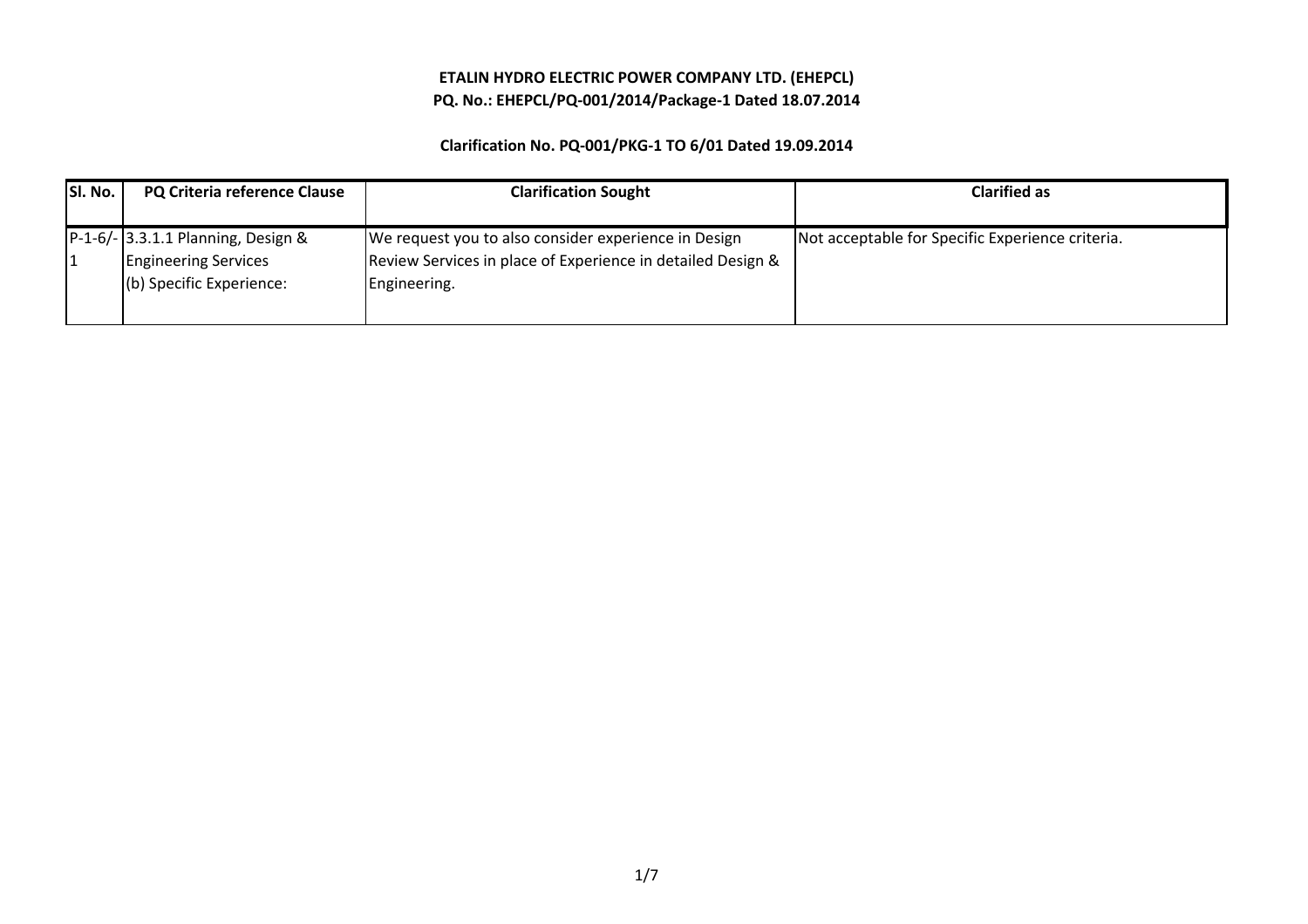| P-1-6/- 3.3.1.1 Planning, Design &<br>Please refer Technical Criteria for Planning, Design and<br><b>Engineering Services</b><br>Engineering. In General criteria the subcontract PDE is<br>12<br>allowed to establish the qualification with reference to<br>works earlier carried out in the form of Owners Engineer /<br>EPC Contractors Consultant or member of EPC consortium<br>(which means if the consultant has experience working as<br>Owner's Engineer and previously performed review of<br>designs of EPC contractor is acceptable). However, in<br>specific Experience requirement, Consultant experience in<br>detail design and engineering is required.<br>Does it mean the same as in General Experience case (If a<br>consultant has performed design review services, checking<br>designs of EPC contractor, that experiences shall be taken<br>into consideration in qualification)? If not, we request you to<br>kindly qualify the experience of design review services in<br>Specific Experience also in all the six packages. Design<br>review has equal weightage and skills required if compared<br>with services like performing the construction design and<br>most of the consultants international experience is working<br>as Owners Engineer performing design review services<br>checking designs of EPC contractor engaged by developer<br>for construction. | For General Experience criteria, consultant's experience of<br>Design Review services as Owner's/ EPC Contractor's<br>consultant is acceptable.<br>However for Specific Experience criteria, Design Review<br>experience is not acceptable. |
|--------------------------------------------------------------------------------------------------------------------------------------------------------------------------------------------------------------------------------------------------------------------------------------------------------------------------------------------------------------------------------------------------------------------------------------------------------------------------------------------------------------------------------------------------------------------------------------------------------------------------------------------------------------------------------------------------------------------------------------------------------------------------------------------------------------------------------------------------------------------------------------------------------------------------------------------------------------------------------------------------------------------------------------------------------------------------------------------------------------------------------------------------------------------------------------------------------------------------------------------------------------------------------------------------------------------------------------------------------------------------------------------------|---------------------------------------------------------------------------------------------------------------------------------------------------------------------------------------------------------------------------------------------|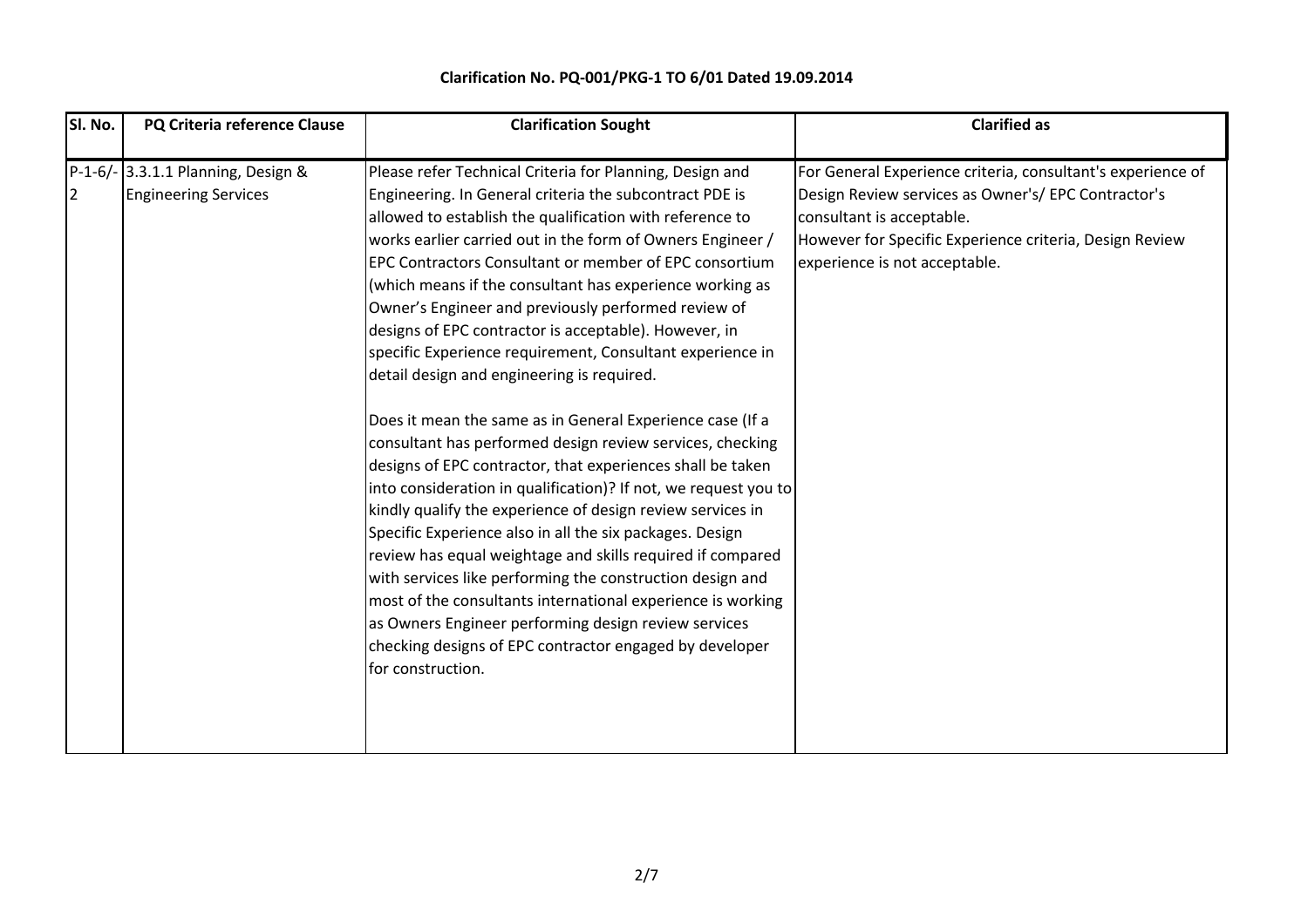| SI. No. | PQ Criteria reference Clause                                                                                    | <b>Clarification Sought</b>                                                                                                                                                                                                                                                                                                                                                                  | <b>Clarified as</b>                                                                                                                                                                                                                                                                                                                                                                                                                                                                                                                                              |
|---------|-----------------------------------------------------------------------------------------------------------------|----------------------------------------------------------------------------------------------------------------------------------------------------------------------------------------------------------------------------------------------------------------------------------------------------------------------------------------------------------------------------------------------|------------------------------------------------------------------------------------------------------------------------------------------------------------------------------------------------------------------------------------------------------------------------------------------------------------------------------------------------------------------------------------------------------------------------------------------------------------------------------------------------------------------------------------------------------------------|
|         | P-1-6/- Clause 4 Nature of Applicant<br>sub-clause 4.2 Applicant's<br>capability associating Sub-<br>contractor | 1. Can the applicant associate, for any specified activity in<br>which the Applicant does not have the relevant experience,<br>more than one Sub-contractor?<br>2. Can the proposed Sub-contractor, for any specified<br>activity in which the Applicant does not have the relevant<br>experience, be a JV between two (2) partners meeting<br>collectively the required Technical Criteria? | 1. The Applicant may associate a Sub-Contractor subject to<br>provisions under sub-clause 4.2.<br>2. A sub contractor can be a JV. He has to meet all the<br>relevent clauses required for sub-contractor collectively.<br>3. Further all the requirements for Joint Venture shall be<br>clearly spelt out while submitting the Application like<br>partnership percentage, division of work etc.<br>4. All the Sub-Contracted JV partners shall be jointly and<br>severally responsible and liable for the works assigned to<br>the JV of such Sub-Contractors. |
| 4       | P-1-6/- Sub- Clause 2.4                                                                                         | We request to consider the processing fee of Rs 100,000/-<br>payable at the time of bidding stage                                                                                                                                                                                                                                                                                            | The processing fee is payable at the time of submitting the<br>PQ Applications.                                                                                                                                                                                                                                                                                                                                                                                                                                                                                  |
| 15      | P-1-6/- 3.3.2 Financial Criteria<br>Note 3                                                                      | In case the Applicant submits its Annual Report it and Stand<br>Alone Annual Financial Statement is part of it, we<br>understand that submission of Audited Printed Annual<br>Financial Statement is not required.<br>Please confirm.                                                                                                                                                        | Agreed.                                                                                                                                                                                                                                                                                                                                                                                                                                                                                                                                                          |
| 6       | $P-1-6$ - 3.3.2.5 Bid Capacity                                                                                  | Bid Capacity: 3.3.2.5- It is mentioned that Bid Capacity<br>should not be less than estimated cost of work.<br>Could you please give us the estimation cost for each<br>packages?                                                                                                                                                                                                            | The estimated cost is not required while calculating the<br>"Available Bid Capacity".<br>However, such details shall be required to be re-submitted<br>by the bidder and shall be reassessed at the time of<br>evaluation of Technical/Price Bid invited from prequalified<br>bidders                                                                                                                                                                                                                                                                            |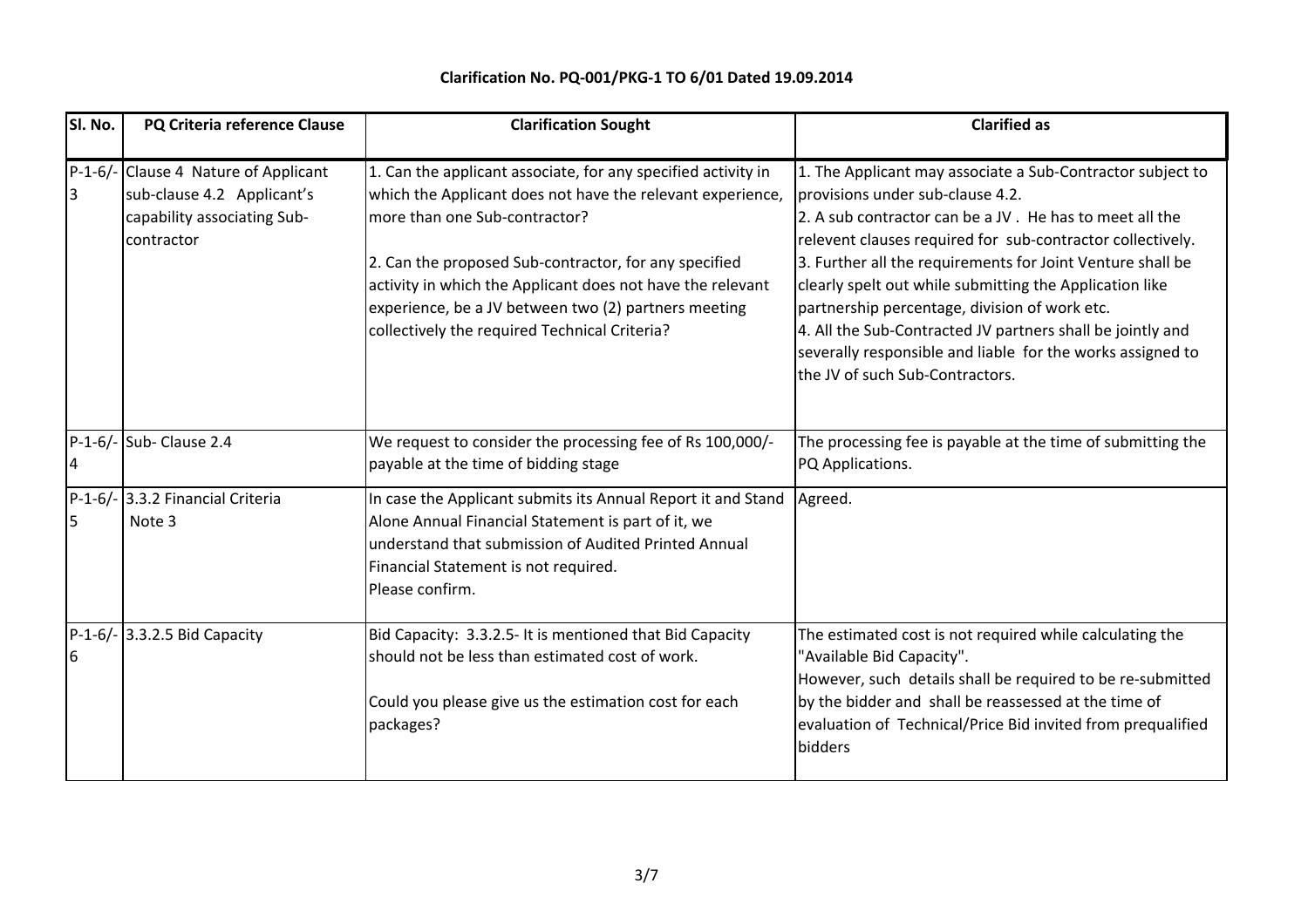| SI. No. | PQ Criteria reference Clause                                                                 | <b>Clarification Sought</b>                                                                                                                                                                                                                                                                           | <b>Clarified as</b>                                                                                                                                                                                                                                                      |
|---------|----------------------------------------------------------------------------------------------|-------------------------------------------------------------------------------------------------------------------------------------------------------------------------------------------------------------------------------------------------------------------------------------------------------|--------------------------------------------------------------------------------------------------------------------------------------------------------------------------------------------------------------------------------------------------------------------------|
|         | P-1-6/- Clause 2 Submission of<br><b>Applications Art 2.8</b>                                | In case an Applicant applies for two or more Packages at<br>once, should the criteria be considered based on the<br>cumulative value of estimated cost of these Packages?                                                                                                                             | Please refer Clause 2.8 of Part-2 Instructions to Applicants.                                                                                                                                                                                                            |
| 8       | P-1-6/- Clause 2 Submission of<br><b>Applications Art 2.8</b>                                | In the event an Applicant is submitting the PQ for more than Please refer Clause 2.8 of Part-2 Instructions to Applicants.<br>one Package can you specify the criteria that will be used to<br>assess their competence to bid for one or more packages?                                               |                                                                                                                                                                                                                                                                          |
| 19      | P-1-6/- Clause 2 Submission of<br><b>Applications Art 2.8</b>                                | In the event an Applicant is submitting the PQ for more than Not agreed. Please refer Clause 2.8 of Part-2 Instructions to<br>one Package can this applicant avoid replicating the same<br>financial / legal documentation for each package where this<br>documentation is the same for all packages? | Applicants.                                                                                                                                                                                                                                                              |
| 10      | $P-1-6$ /- App Form - 7A:<br>Sub-Contractor &<br>EPC Bidder / Contractor, Third<br>Paragraph | Pro forma of Joint Undertaking by   " and that the Bidder along with its Sub- Contractor shall<br>be jointly and severally bound and responsible for the<br>successful performance of the component Works proposed<br>to be executed by the Sub- Contractor"                                          | It is clarified that the sub-contractor along with the Bidder<br>shall be jointly and severally bound and responsible for the<br>successful performance of the sub-contracted portion of the<br>Works for which the sub-contractor has been associated by<br>the Bidder. |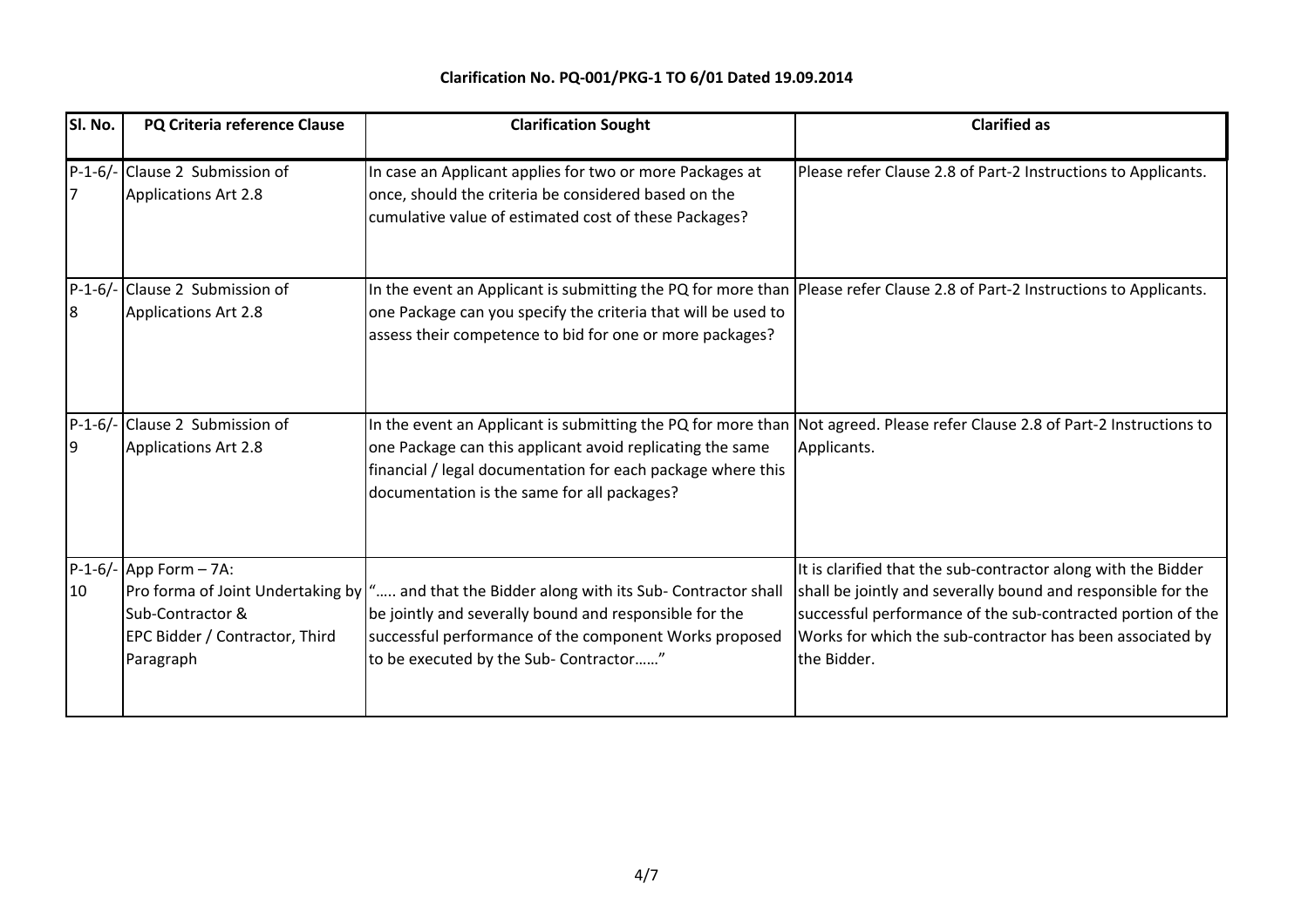| Sl. No. | PQ Criteria reference Clause                                                                                                                                                        | <b>Clarification Sought</b>                                                                                                                                                                                                                                                                                                                                                                                                                                                                                                                                                                                                                                                           | <b>Clarified as</b>                                      |
|---------|-------------------------------------------------------------------------------------------------------------------------------------------------------------------------------------|---------------------------------------------------------------------------------------------------------------------------------------------------------------------------------------------------------------------------------------------------------------------------------------------------------------------------------------------------------------------------------------------------------------------------------------------------------------------------------------------------------------------------------------------------------------------------------------------------------------------------------------------------------------------------------------|----------------------------------------------------------|
| 11      | P-1-6/- Application Form-7A (Para-3):                                                                                                                                               | Application Form-7A (Para-3) contains a line "and that<br>the Bidder along with its Sub-Contractor shall be jointly and<br>severally bound and responsible for the successful<br>performance of the component Works proposed to be<br>executed by the Bidder " which means that Consultant<br>shall be jointly and severally responsible for Contractors<br>portion of work (Construction works of the component) also<br>which is a difficult clause to be accepted by any Consultant.<br>Kindly revise Form-7A in this para and bring more clarity in<br>Clause 1.0 (similar line) in form 7A to enable our risk<br>committee to take final decision for participating in this bid. | Please refer clarification provided at sl. No. P-1-6/10. |
| 12      | P-1-6/- Application Form-7A:                                                                                                                                                        | In respect of JDU (Form 7A) for proposed PDE sub-<br>contractor, exclude the condition of joint & several<br>responsibility.                                                                                                                                                                                                                                                                                                                                                                                                                                                                                                                                                          | Please refer clarification provided at sl. No. P-1-6/10. |
| 13      | P-1-6/- App Form - 8: Undertaking From<br>Parent/Holding<br>Company,<br><b>First Para</b><br>"we hereby undertake to<br>enter into an agreement with<br>EHEPCL on the lines of the" | "we hereby undertake to enter into an agreement<br>with EHEPCL basically on the lines of the"                                                                                                                                                                                                                                                                                                                                                                                                                                                                                                                                                                                         | Not agreed.                                              |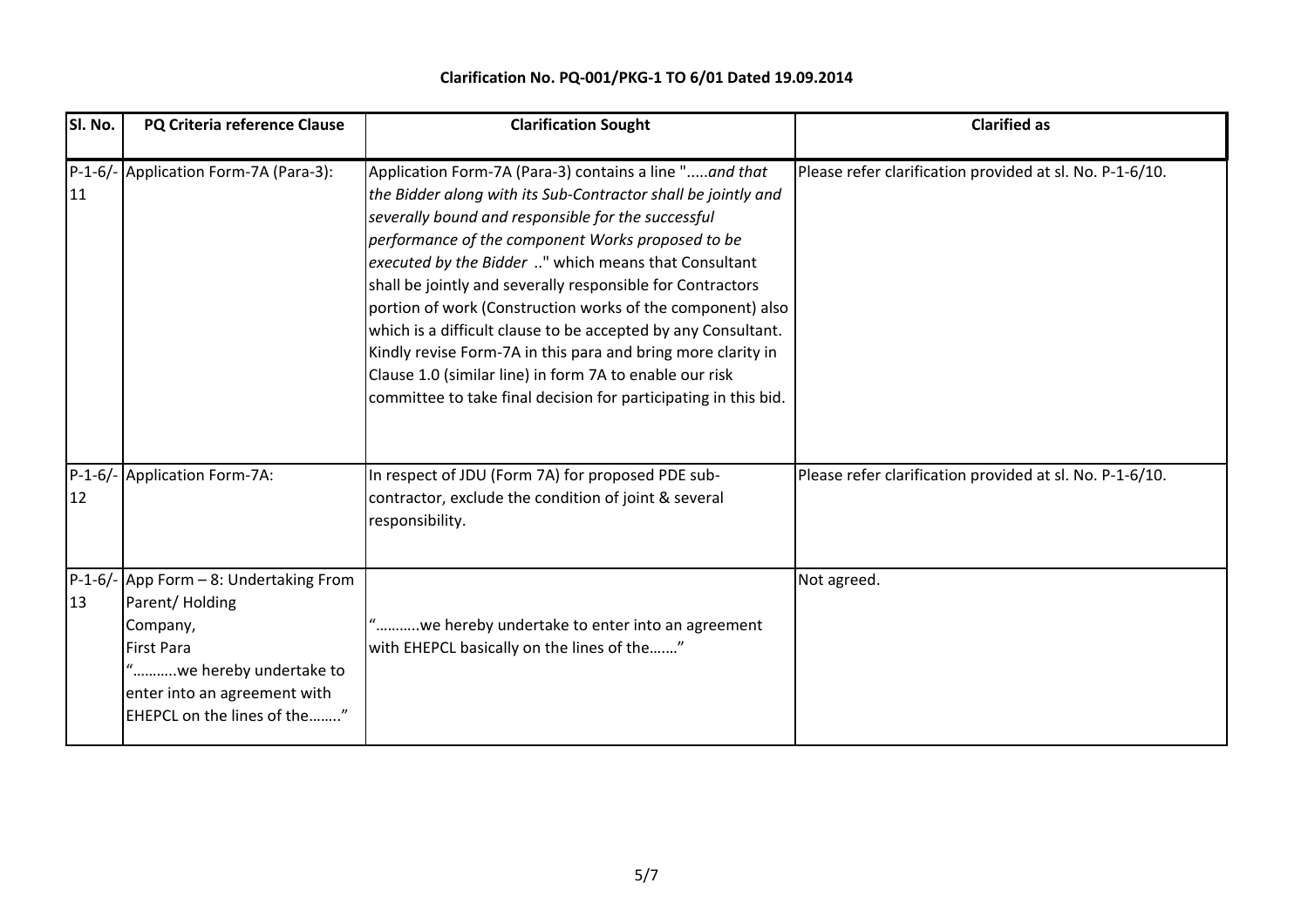| SI. No.         | PQ Criteria reference Clause                                                                                                                                                                                                                                                      | <b>Clarification Sought</b>                                                                                                                                                                                                                                                                                                                                                              | <b>Clarified as</b>                                                                                                                                                                                                                                                                                                                                            |
|-----------------|-----------------------------------------------------------------------------------------------------------------------------------------------------------------------------------------------------------------------------------------------------------------------------------|------------------------------------------------------------------------------------------------------------------------------------------------------------------------------------------------------------------------------------------------------------------------------------------------------------------------------------------------------------------------------------------|----------------------------------------------------------------------------------------------------------------------------------------------------------------------------------------------------------------------------------------------------------------------------------------------------------------------------------------------------------------|
| $P-1-6/-$<br>14 | App Form - 8A: Undertaking<br>From Parent/Holding<br>Company,<br>Clause-4<br>"In the event of breach<br>and/ or failure on the part of the<br>Subsidiary to perform or ful fill<br>any of its obligations and<br>liabilities under the Contract/Sub-<br>Contract, the Owner may." | requested to include the following:<br>"Limitation of liability of the Parent/Holding Company<br>amount-wise, time-wise and from article 5 below, shall be<br>mutually agreed upon."                                                                                                                                                                                                     | Not agreed.                                                                                                                                                                                                                                                                                                                                                    |
| 15              | P-1-6/- Clause 10.4<br>adduce documentary evidence of on such documents.<br>their role and scope<br>Contract(s)"                                                                                                                                                                  | Document such as experience/ performance/ completion<br>"which they will have to as evidence. However not all project information is available  mentioned in the client certificate then it should be vetted<br>of work in aforesaid Joint Venture Kindly accept documentary evidence such as project<br>drawings, third party documents verifying project features,<br>undertaking etc. | The documentary evidence shall be the completion letters<br>letters issued from sub-contractors clients will be submitted lissues by Client(s). Further if the details requested are not<br>by giving an undertaking signed by the authorized person.<br>EHEPCL shall have the right to verify all such details from<br>respective Client(s) of the Applicant. |